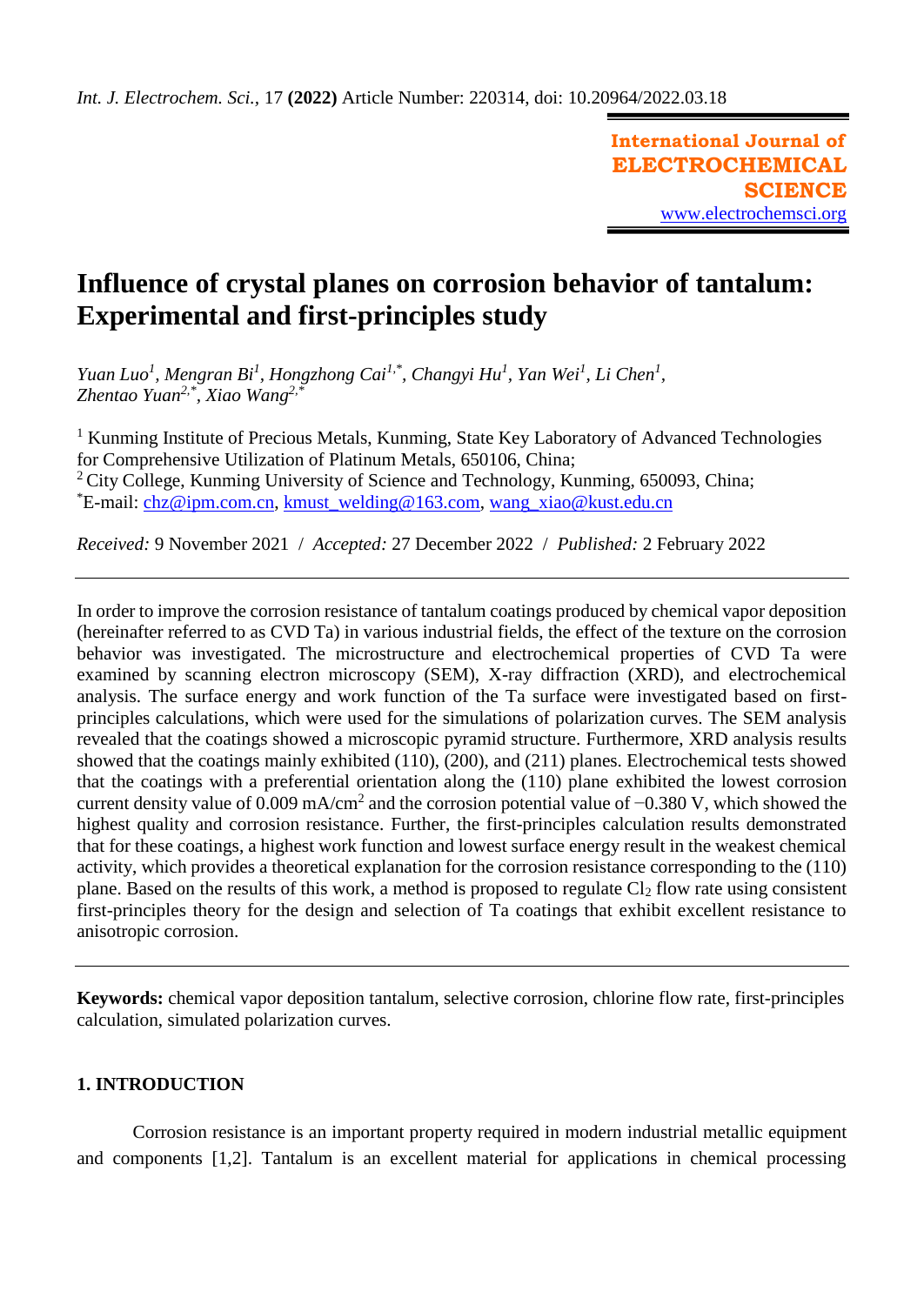equipment because of its excellent corrosion resistance in extreme corrosive media [3,4]. The corrosion resistance and inertness of Ta are attributed to the formation of a dense and stable tantalum oxide layer on its surface [5]. However, the natural tantalum oxide layer is very thin, and the coatings quickly experience severe localized corrosion since the oxide layer is destroyed and exposed to corrosive media, resulting in the failure of coatings [6]. In theory, the crystallographic orientation of materials has a significant influence on the electrochemical activity, and the variation in the corrosion behavior cannot be the same for different planes [7,8]. Therefore, it is crucial to investigate the methods for adjusting the corrosion resistance of tantalum when the oxidation film cannot protect it from corrosive media.

Many studies have focused on increasing the oxide layer thickness and investigated the effects of crystallographic orientations [9-11]. In detail, anodic oxidation is an electrochemical technique used to increase the thickness of the oxide layer and to obtain a protective surface coating that improves anticorrosion properties considerably [12,13]. Surface nano-crystallization is a preferred method for the control of the microstructure and texture of metals, and changing the techniques for forming the desired texture has a significant effect on the corrosion properties [14]. Deng et al. [15] and Ma et al. [16] investigated the influence of surface nano-crystallization on the formation of preferential crystallographic orientations, but the results are not entirely satisfactory because the surface nanocrystallization is not controllable. These drawbacks seriously limit the practical applications of tantalum coatings in industrial fields. Regulating the crystallographic orientation effectively solves the problems of surface nano-crystallization, but it is still difficult to control and the mechanism is not clear.

So far, considerable efforts have been made to identify the effects of crystallographic orientations on the corrosion mechanism. Xu et al. [17] found that the small layer spacing of the (211) orientation of Ta resulted in strong inter-layer interactions, which made corrosion in the case of Ta coatings with orientation along the (211) plane harder. Zhang et al. [18]. investigated the corrosion behavior of Cu along three crystal planes, and their first-principle calculation results revealed that the anti-corrosion ability was determined by the unsaturated and energetic electron of the (220) plane. Wang et al. [19] demonstrated that the {111} crystal planes of polycrystalline alloy 690 in a corrosive solution dissolve faster than the crystal faces corresponding to other orientations due to the lower surface free energy. Although these studies have deepened the understanding of the corrosion behavior of crystal Ta surfaces, the definite relationship between the crystallographic orientation and corrosion mechanism is not yet well understood. Moreover, most of these studies focused on the calculations of the surface energy and work function of different crystal planes, and discussed the relationship between the energy and the dissolution rate. The influence of resulting from the crystallographic orientation on electrochemical data was not clarified. Fortunately, Ma et al. [20] proposed a model based on the predictive theory of the anisotropic anodic dissolution of metals, which provides essential information for a more comprehensive understanding of the crystallographic corrosion of Ta.

In this study, the influence of the (110), (200), and (211) crystal planes on the corrosion behavior of tantalum is investigated by performing experimental studies and first-principles calculations. Scanning electron microscopy (SEM) was employed for the surface morphology characterization, and X-ray diffraction (XRD) was used to determine the crystallographic textures of Ta coatings produced by chemical vapor deposition (hereinafter referred to as CVD Ta). Further, electrochemical analysis was performed to evaluate the corrosion caused by a 3.5% NaCl solution. First-principles calculations were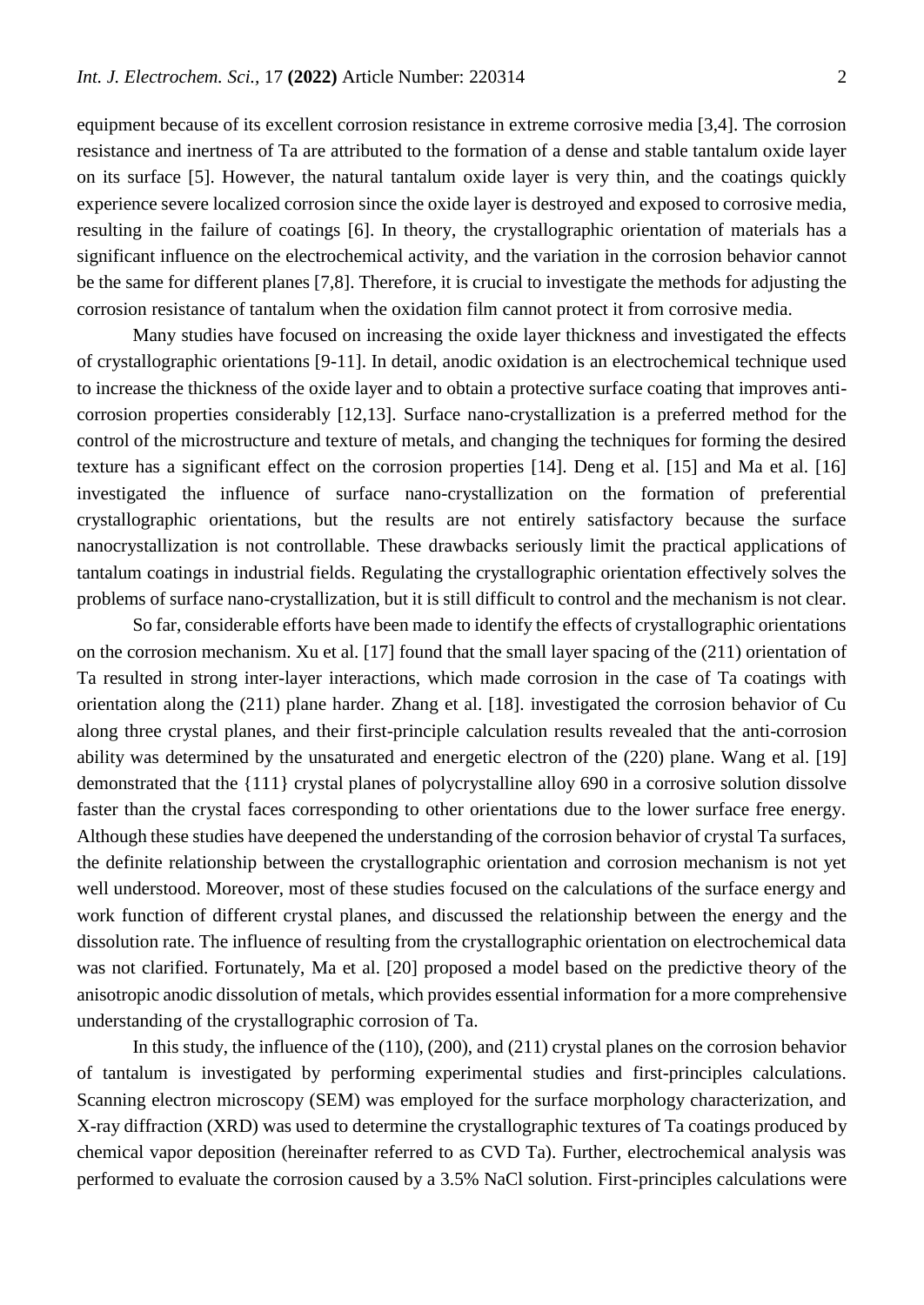performed to investigate the influence of the work function and surface energy of Ta on different crystal planes. Notably, the polarization curves were obtained by carrying out calculations based on Tafel extrapolation using the surface energy and work function. The predicted polarization curves obtained by first-principle calculations indicate that the (110) plane has the best corrosion resistance, consistent with electrochemical results. Thus, identifying the crystal plane properties and regulating the corrosion behavior is of great significance.

### **2. EXPERIMENTAL AND COMPUTATIONAL DETAILS**

# *2.1 Preparation of the CVD Ta coatings*

The tantalum coatings were deposited on a Mo substrate by chemical vapor deposition (CVD) in a vertical tube reactor. Ta plates (≥99.99%) were supplied by Ningxia Orient Tantalum Industry Co. Ltd., Ningxia, China. Mo substrates (60 mm  $\times$  40 mm  $\times$  30 mm) were ultrasonically cleaned with dehydrated alcohol for 10 min and dried in a vacuum chamber.  $Cl_2$  and  $H_2$  with a purity of more than 99.9% were used. Cl<sub>2</sub> was used as an oxidizing gas at the flow rates of 50, 100, and 150 ml/min. H<sub>2</sub> was used as a reducing gas with a flow rate of 400 ml/min. The chlorination chamber was heated to 400  $^{\circ}$ C using an electric furnace. The substrate was kept at for 4 h  $1000-1100$  °C using a medium frequency induction furnace, and the total pressure was maintained at  $\sim$ 105 Pa during the deposition process. After deposition, the samples were cooled to room temperature ( $23^{\circ}$ C) without H<sub>2</sub>. The total coating thickness is ~1 mm. The substrate and the deposited coatings were separated by wire cutting and chemical etching. The main reactions that occur during the CVD process are as follows:

$$
2Ta + 5Cl2(g) \rightarrow 2TaCl5
$$
  
\n
$$
2TacI5 + 5H2(g) \rightarrow 2Ta + 10HCl(g)
$$
 (1)  
\n(2)

#### *2.2 Material characterization and electrochemical measurements*

The surface morphologies were studied by SEM (PhilipsXL30-ESEM). Moreover, the crystalline structure of Ta coatings was investigated by XRD (D/MAX-RC, Japan) with Cu-Kα radiation at 200 mA and 40 kV. The  $2\theta$  values were between 10° and 100° with a step size of 0.02° and a dwell time of 1 s.

Electrochemical tests were conducted using an CHI660E workstation (CH Instruments, China) and a standard three-electrode cell. The counter electrode was composed of Pt (99.99%), and the reference electrode was a saturated calomel electrode. The surface area of CVD Ta exposed to the corrosive solution was  $1 \text{ cm}^2$ . Tests were performed at the room temperature with a 3.5% NaCl solution as the electrolyte. The sample was immersed in the solution at its open circuit potential (OCP) for 3 min before measurements. Potentiodynamic polarization curves were recorded at a potential scanning rate of 0.005 V/s from −1.5 V to +0.5 V vs. OCP. The corrosion current density (*Icorr*) was determined by extrapolation of the Tafel line to the corrosion potential (*Ecorr*).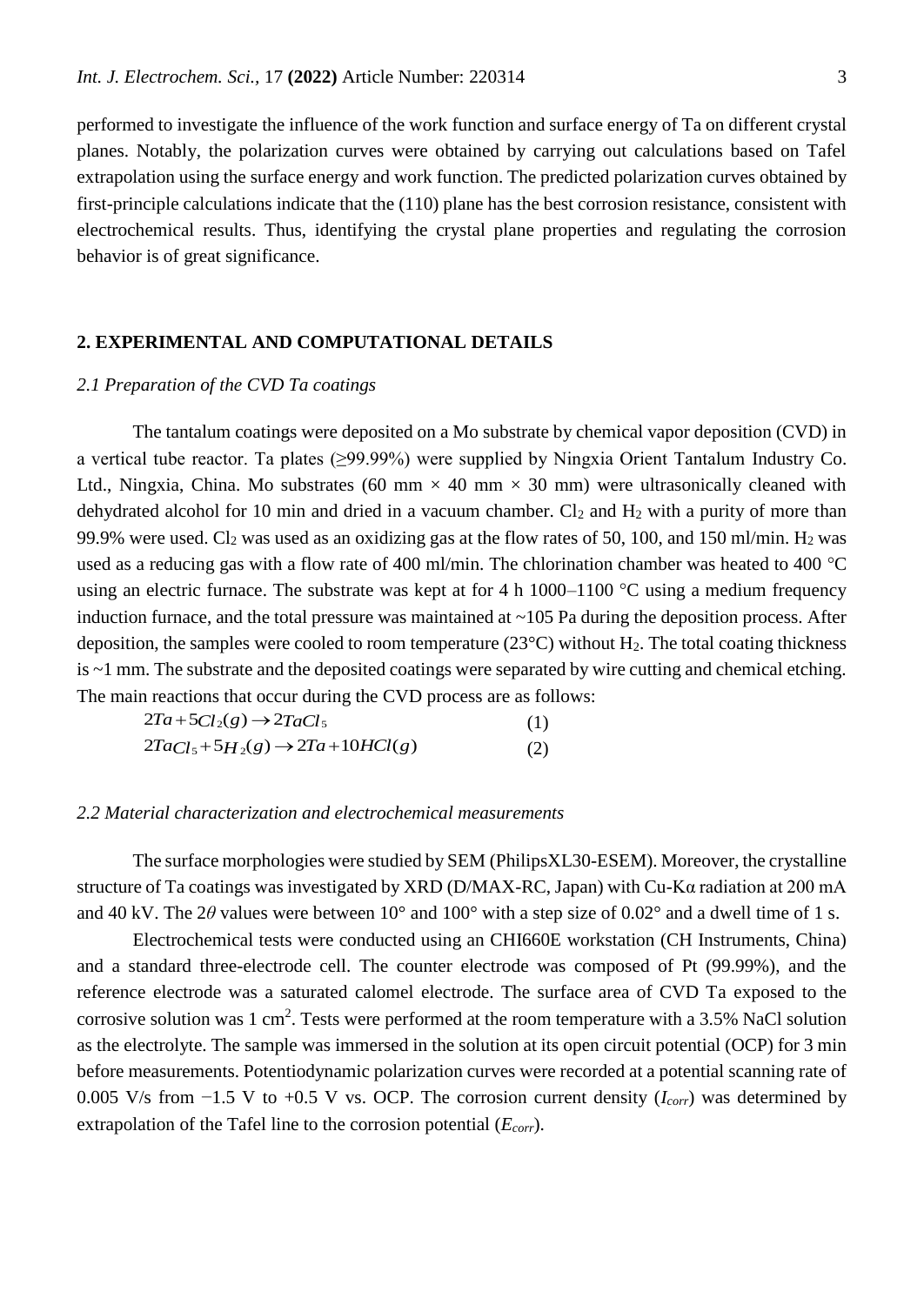### *2.3 First-principles calculation*

The calculations were performed using the CASTEP code with the projector augmented wave method [21]. The ultrasoft pseudopotentials were used to study the ion-electron interactions [22]. Three models of slabs (110), (200), and (211) were prepared with five layers of atoms and vacuum range of 15 Å. The surface energy and work function were described by the Perdew–Burke–Ernzerhof generalized gradient approximation [23]. For structure optimizations, a k-point grid of  $7 \times 7 \times 1$  generated by the Monkhorst–Pack scheme was used to sample the Brillouin zone. Further, the energy cut off for the planewave basis was 500 eV. The energy convergence criteria and atomic force for ionic relaxations were set as  $10^{-5}$  eV and  $-0.02$  eV/Å, respectively.

## **3. RESULTS AND DISCUSSION**

### *3.1 Surface morphology*

Fig. 1 shows SEM images of Ta coatings deposited at different  $Cl_2$  flow rates. The microscopic surface topography exhibits a pyramidal shape without visible cracks and voids. For the  $Cl<sub>2</sub>$  flow rate of 50 ml/min, a smooth surface was observed. With increasing  $Cl<sub>2</sub>$  flow rate, the grain boundary becomes apparent, and the surface becomes coarse with the appearance of bigger grains. Due to the increased collision among evaporating atoms, the kinetic energy of atoms is reduced, and the diffusion rate of the adsorption atoms decreases, which favors grain growth [24]. In Fig. 1(d, e, f), the grains of all crystallites exhibit layered growth, and a layered structure becomes more obvious with the increase in the  $Cl<sub>2</sub>$  flow rate.



**Figure 1.** SEM images of the tantalum coatings grown at (a, d) 50, (b, e) 100, and (c, f) 150 ml/min Cl<sub>2</sub> flow rate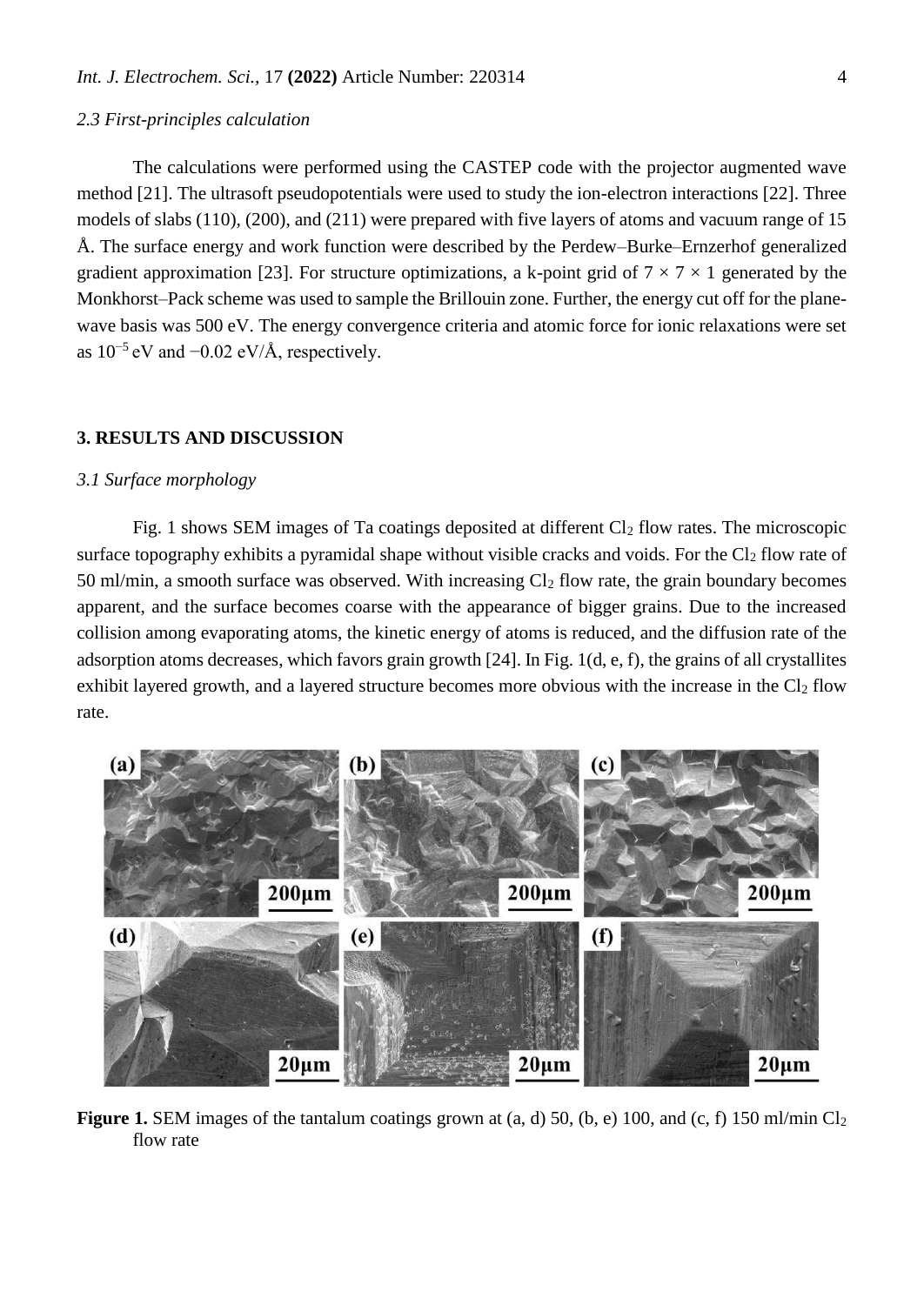#### *3.2 Structural properties*

In order to further determine the influence of the  $Cl<sub>2</sub>$  flow rate on the orientation of the main crystal planes of CVD Ta, the XRD pattern of the as-deposited Ta is presented in Fig. 2. Regardless of the Cl<sup>2</sup> flow rate, the coatings exhibit a crystal structure. Moreover, the coatings show three main grain orientations along (110), (200), and (211) planes. A preferential orientation along the (110) plane was observed for 50 ml/min and 100 ml/min Cl<sup>2</sup> flow rate, which is consistent with the XRD results. At 150 ml/min, the orientation along the (200) plane becomes dominant. The crystallinity was substantially improved with the increase in the  $Cl<sub>2</sub>$  flow rate, as evidenced by the higher intensity and narrower width of peaks. The higher crystallinity is caused by the movement of atoms to positions of higher stability [25]. The peak positions shift slightly from the ideal angles of diffraction, indicating a change in the interplanar spacing [26].



**Figure 2.** XRD pattern of Ta coatings prepared at 50, 100, and 150 ml/min Cl<sub>2</sub> flow rate

To determine the texture intensity of (110), (200), and (211) orientation, the relative intensities were obtained from XRD date and tabulated in Table 1 to calculate the texture coefficient (TC).

**Table 1.** Relative intensity determined from X-ray diffraction data for CVD Ta coating deposited at different  $Cl<sub>2</sub>$  flow rates

| Crystal planes | 110     | $^{\prime}200$ , | 21 I | 220 | 310 |
|----------------|---------|------------------|------|-----|-----|
| $50$ ml/min    | 100     | 74               | 32   |     |     |
| $100$ ml/min   | 100     | 70               | 26   |     | 20  |
| $150$ ml/min   |         | 100              | 18   |     | 29  |
| Powder         | $.00\,$ |                  | 38   |     | ١Q  |

The TC was calculated using the Harris formula [27] and XRD results as follows:

$$
TC(hkl) = \frac{I_i/I_0}{\sum_N I_i/I_0}
$$
\n(3)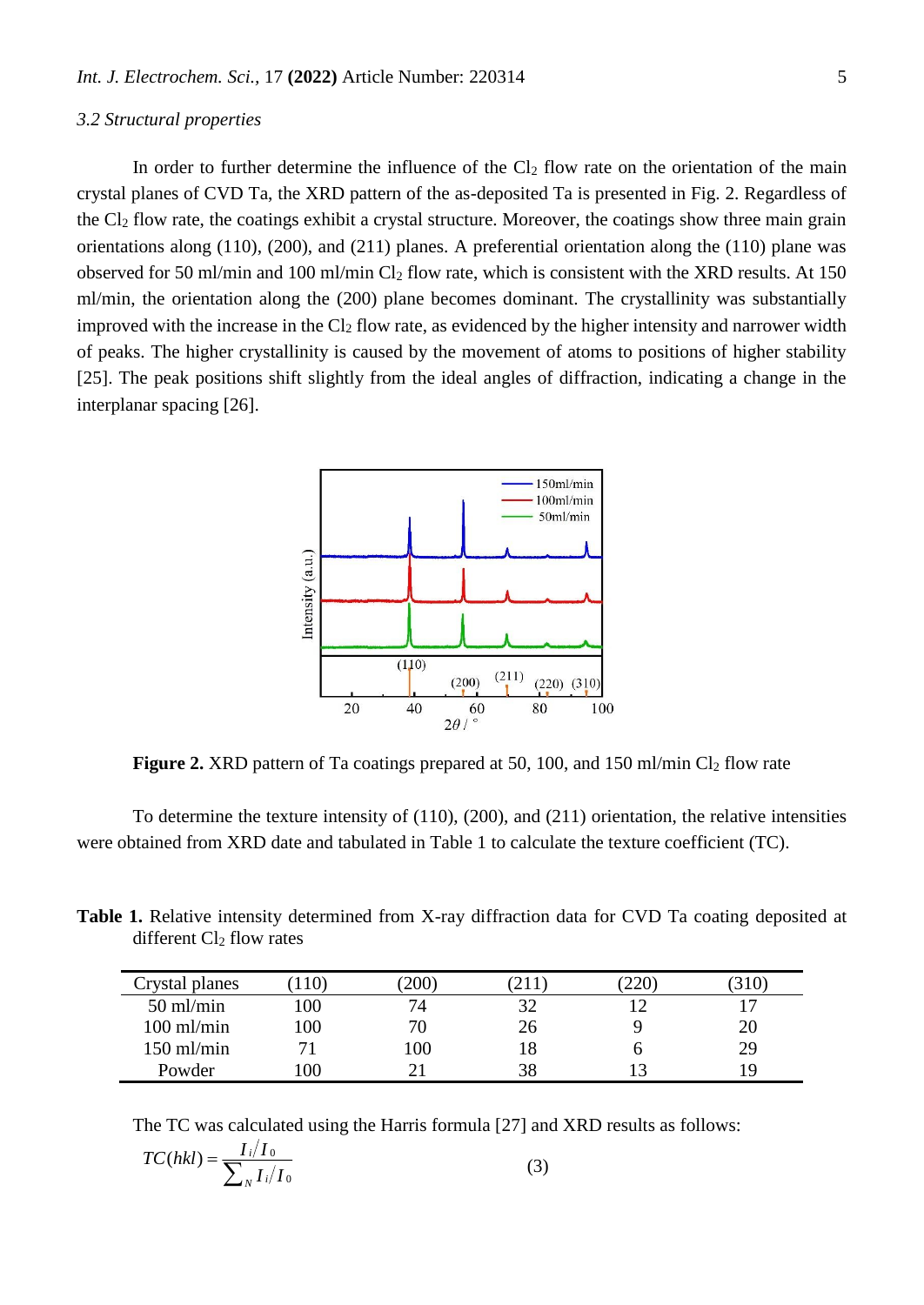where  $I_i$  is the integrated intensity of different crystal plane peaks from the measured diffraction pattern, *I<sup>0</sup>* is the standard intensity of the Ta powder, and *N* is the number of diffraction planes (in our study, only  $(110)$ ,  $(200)$ ,  $(211)$ ,  $(220)$ , and  $(310)$  are considered, so  $N = 5$ ). The TCs corresponding to different diffraction planes are presented in Table 2.

| Crystal planes       | 10)   | (200) | 211   | (220) | (310) |
|----------------------|-------|-------|-------|-------|-------|
| $50 \text{ ml/min}$  | 0.139 | 0.490 | 0.117 | 0.129 | 0.125 |
| $100 \text{ ml/min}$ | 0.148 | 0.493 | 0.101 | 0.102 | 0.156 |
| $150 \text{ ml/min}$ | 0.090 | 0.600 | 0.060 | 0.058 | ).192 |

**Table 2.** Texture coefficients of CVD Ta coating prepared at different Cl<sub>2</sub> flow rates

The TCs corresponding to the  $(200)$  orientation at different Cl<sub>2</sub> flow rates are always higher than those corresponding to the (110), (211), (220), and (310) orientation. A comparison of the values of TCs reveals that the TC corresponding to the (110) orientation is significantly higher at 50 ml/min and 100 ml/min C1<sup>2</sup> flow than at 150 ml/min. Therefore, the proportion of (110) texture of the as-deposited Ta can be adjusted by changing the  $Cl<sub>2</sub>$  flow rate.

### *3.3 Electrochemical properties*

Fig. 3 shows the anodic polarization curves for the Ta coatings in 3.5 wt.% NaCl solutions at room temperature. As shown, the as-deposited Ta gets passivated rapidly in the solution, and fluctuations of current density appear due to the nucleation and repassivation of pitting in the films with increasing potential [28]. Tafel extrapolation was carried out to determine *Ecorr* and *Icorr*. *Ecorr* predicts the degree of difficulty of corrosion from a thermodynamic viewpoint, and the higher the value, the less prone will the material be to corrosion. It reveals that the active dissolution range for CVD Ta was -0.380 to -0.240 V. The stable passivation behavior existed between −0.250 and −0.080 V, indicating the formation of a protective passivation film. Finally, an over-passivation region is formed between -0.080 and 0.500 V. Furthermore, *Icorr* characterizes the corrosion rate based on kinetics: the lower its value, the lower will be the metal dissolution rate and the higher will be the corrosion resistance. The corrosion parameters are tabulated Table 3. For the 50 ml/min,100 ml/min, and 150 ml/min Cl<sup>2</sup> flow rates, the *Icorr* values of coatings are 0.009, 0.089, and 0.018 mA/cm<sup>2</sup>, respectively.  $E_{corr}$  increases slightly with the increase in the Cl<sup>2</sup> flow rate to −0.380, −0.379, and −0.322 V, respectively. Therefore, the lowest *Icorr* value corresponding to CVD Ta prepared with 50 ml/min  $Cl<sub>2</sub>$  flow rate indicates the highest corrosion resistance, suggesting that the (110) plane orientation increases the anti-corrosion ability of the coatings.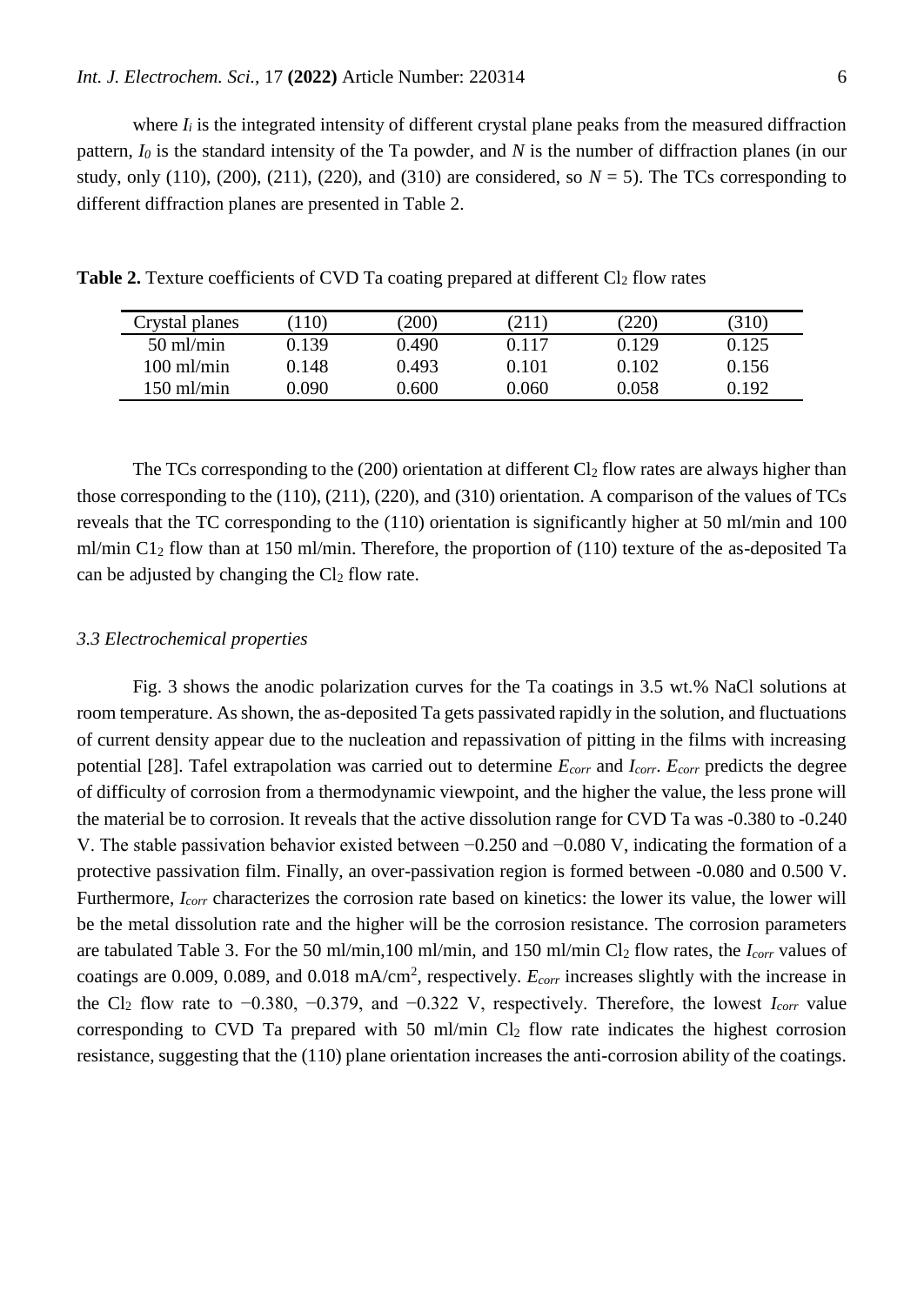

**Figure 3.** Polarization curves of CVD Ta deposited at 50, 100, and 150 ml/min Cl<sub>2</sub> flow rate in 3.5% NaCl solution at room temperature. The potential scanning rate was 0.005 V/s

**Table 3.** Corrosion potential *Ecorr* and corrosion current density *Icorr* of CVD Ta prepared at different Cl<sup>2</sup> flow rates in 3.5% NaCl solution at room temperature

| $Cl2$ flow rates     | $E_{corr}$ /V <sub>SCE</sub> | $I_{corr}/mA \cdot cm^{-2}$ |
|----------------------|------------------------------|-----------------------------|
| $50 \text{ ml/min}$  | $-0.380$                     | 0.009                       |
| $100$ ml/min         | $-0.379$                     | 0.089                       |
| $150 \text{ ml/min}$ | $-0.322$                     | 0.018                       |

#### *3.4 First-principle calculations*

# *3.4.1 Model*

Thermodynamic analysis provides a theoretical basis for predicting which chemical reactions can occur and when they will proceed until equilibrium is reached [29]. Corrosion is initiated by the provision of the energy that is needed to overcome the energy barrier between the reactants and products [30]. The initial step in corrosion is alloy dissolution, the anodic reaction occurs on the metal surface.

$$
M = M^{n+} + ne^{-}
$$
 (4)

Metal anodic reactions involve the transfer of electrons from metal surfaces to solutions, which is initiated by the activation energy ( $\Delta G_{(hkl)}$ ) and the work done by the electric field caused by the double electric layer (*αnFUe*), as shown in Fig. 4. The activation energy *ΔG* is the average difference per mole between the energy of the activated particles *Gact* and that of the reactant *G<sup>M</sup>* [23,29].

$$
\Delta G = G_{act} - G_M \tag{5}
$$

Different crystal planes have different atomic arrangements, so the total atomic energy is different, different activation energies are required during corrosion. The energy of the anode metal reactant *G<sup>M</sup>* can be expressed in terms of the surface energy *Esurf*, and the relation between them is as follows [23]:

$$
G_M = G_0 + N_A \times \frac{S \times E_{\text{surf}}}{N} \tag{6}
$$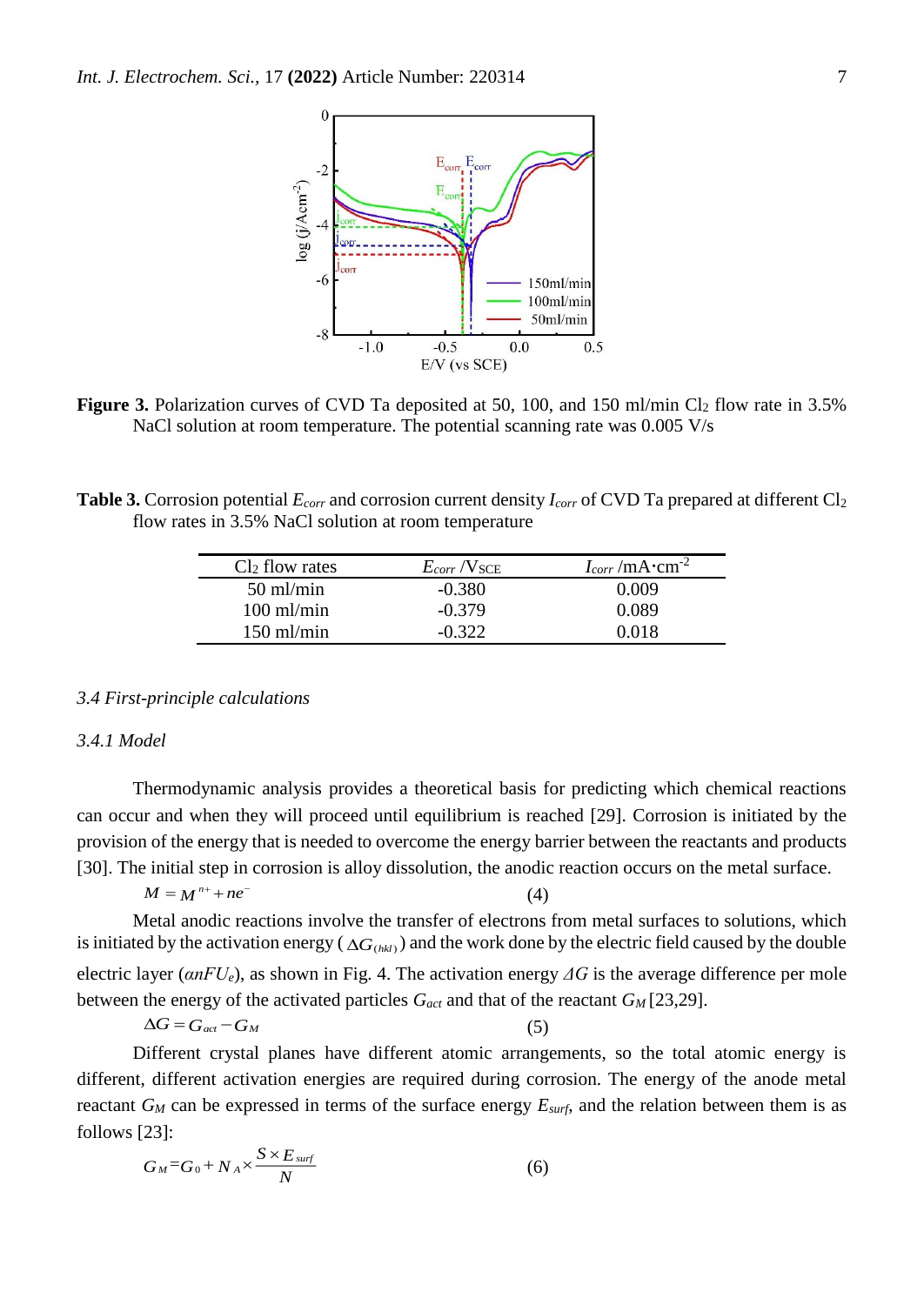where *G<sup>0</sup>* is the average energy per mole of the metal bulk, *N<sup>A</sup>* is the Avogadro constant, *N* is the number of atoms on the surface, *S* is the surface area, and *Esurf* is the surface energy of the corresponding crystal plane.

When the metal is dissolved in the electrolyte solution, the metal atoms are converted to cations and enter the solution. Negative charges accumulate on the metal surface to form a negatively charged metal surface. There is potential attenuation between the metal surface and the solution, which finally reaches a dynamic equilibrium to form a double layer with a certain thickness. The equilibrium potential  $U_e$  between the metal surface and solution is not measurable. Therefore, the formula proposed by Trasatti [31] is introduced to calculate  $U_e$  as follows:

$$
U_e = \frac{\Phi}{e} + (\Psi_M - \Psi_L) \tag{7}
$$

where  $U_e$  is the equilibrium potential between the metal surface and solution,  $\Phi$  is the work function.  $\Psi_M$  and  $\Psi_L$  are the outer electric potentials of the metal (M) and solution (L), respectively, and the difference between them is the contact potential caused by an interface formed between the metal and solution [32].



**Figure 4.** Schematic of the activation process.  $\Delta G_{(hkl)}$  is the reaction activation energy,  $\alpha nFU_e$  is the work done by the electric field in the electric double layer,  $\alpha$  is the transfer coefficient, *n* is the number of transferred electrons, and F is the Faraday's constant

# *3.4.2 Surface energy and work function of Ta crystallographic planes*

Surface energy is the energy necessary to break the chemical bonds between atoms to form a crystal surface and can be regarded as the extra energy of the crystal surface relative to the crystal interior [33]. As a thermodynamic factor, the surface energy is very important for predicting the corrosion behavior. It can be calculated using the following equation [34]:

$$
E_{\textit{surf}} = \frac{1}{2S} (E_{\textit{slab}} - nE_{\textit{bulk}}) \tag{8}
$$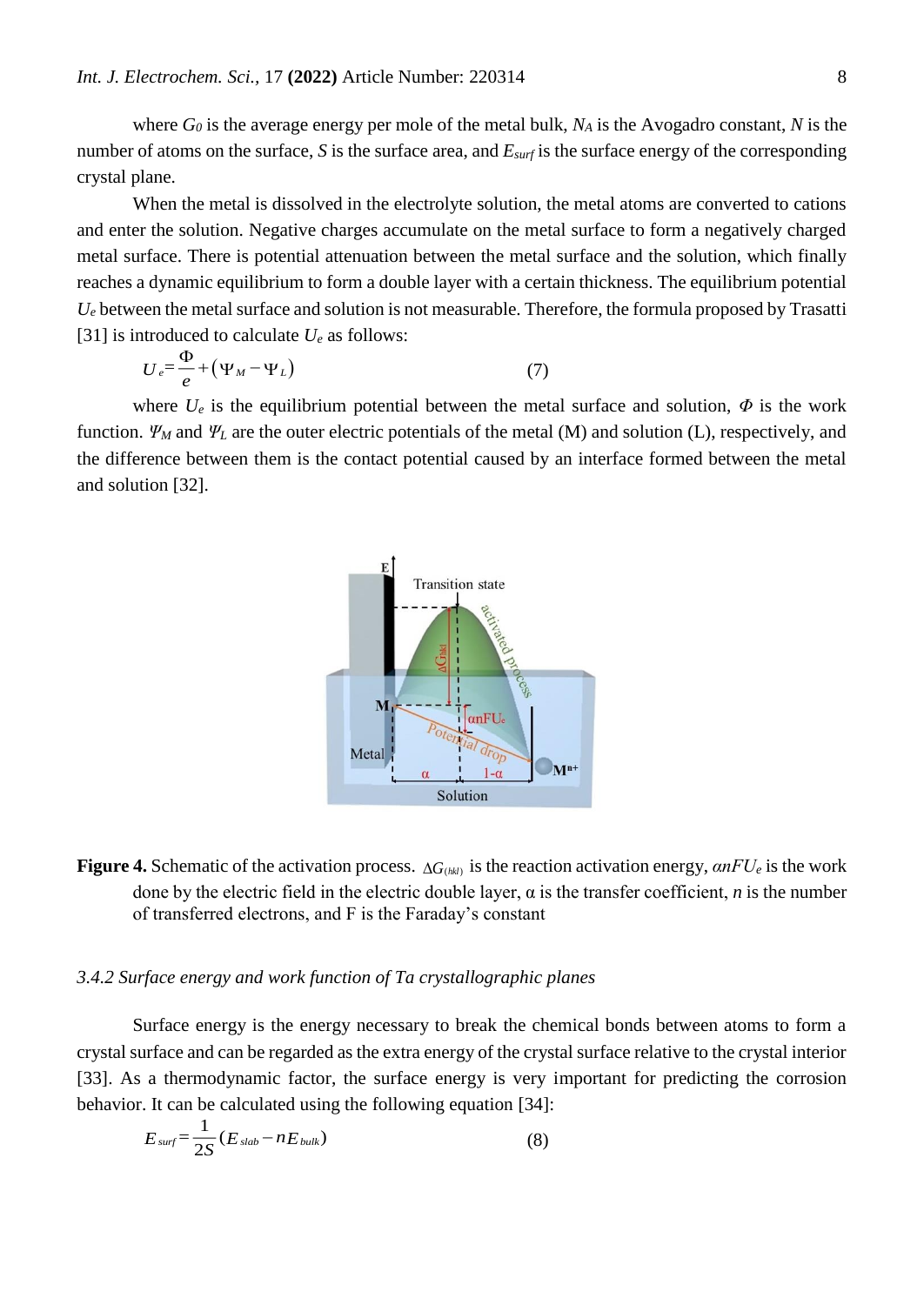where *S* is the area of the surface,  $E_{slab}$  is the total energy of the crystallographic planes model, *n* is the number of atom units of the surface, and *Ebulk* is the total energy of the perfect crystal per atom unit.

The crystal structure corresponding to the  $(110)$ ,  $(200)$ , and  $(211)$  planes and the E<sub>surf</sub> values, which are 2.326, 2.509, and 2.711 J/m<sup>2</sup>, respectively, are shown in Fig. 5. The calculated  $E_{\text{surf}}$  values reveal that the stability is in the following order:  $(110)$  >  $(200)$  >  $(211)$ . The lower is the surface energy value, the higher the stability of the corresponding crystallographic planes [35], which become the preferred orientation plane in the process of crystal growth. In cases where Ta crystals are formed by CVD, (110) and (200) plane orientations are more predominant than those of (211). The calculated and experimental results of the stability trend of surfaces agree well.



**Figure 5.** Models of (a) (110), (b) (200), and (c) (211) Ta planes for calculations and (d) computed surface energy values

The work function describes the minimum energy needed to dislodge an electron from the surface [36], which can be defined as the difference between the vacuum level energy *Evac* and the Fermi level energy *Efermi* [37]:

$$
\Phi = E_{\text{vac}} - E_{\text{fermi}} \tag{9}
$$

As presented in Fig. 6, the computed work function values for the Ta planes were found to be in the decreasing order of  $(110) > (200) > (211)$ , indicating that more energy is needed to dislodge an electron from the surface in the case of the (110) plane. Therefore, the (110) plane shows higher stability in the anodic reaction.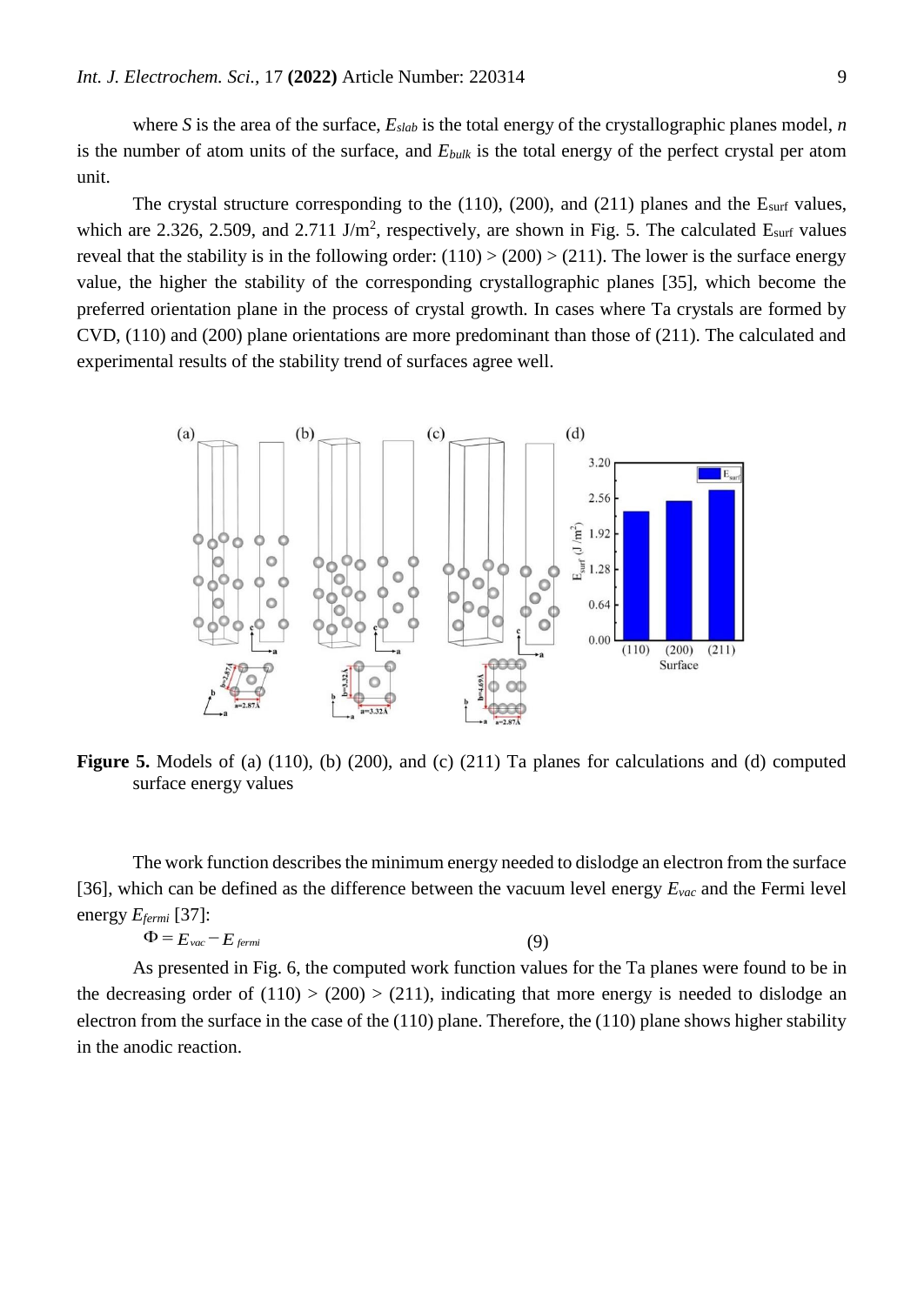

**Figure 6.** Work function of (a) (110), (b) (200), and (c) (211) Ta planes

## *3.4.3 Simulated polarization curves*

In order to elucidate the corrosion-resistant behaviors corresponding to the (110), (200), and (211) crystal planes of Ta, the Tafel line of the hydrogen evolution and anodic dissolution reaction are simulated to determine the corrosion potential and corrosion current density for each plane. Ma et al. [20] proposed a systematic method for simulating the polarization curves. For the hydrogen evolution reaction, the exchange current density was assumed to be  $10^{-10}$  A/cm<sup>2</sup>, the solution pH was 11, the equilibrium potential was derived as 0.65 V vs the standard hydrogen electrode (SHE), and he value of  $\alpha$  is obtained from the slope of the Tafel curve in the experiment.

When the anodic reaction reaches equilibrium exchange, the current density  $I_0$  can be expressed as follows [20]:

$$
I_0 = nF \frac{kT}{h} \exp(\frac{-\Delta G}{RT}) \times \exp(\frac{\alpha n e U_e}{kT}) \times \exp(\frac{E_{surf} + \sum_i C_i^{vac} E_i^{vac} + \sum_j C_j^{ad} E_j^{ad}}{\rho kT})
$$
(10)

where *n* is the number of electrons transferred in the electrochemical reaction, *k* is the Boltzmann constant, *h* is the Planck constant, *R* is the gas constant, and *T* is the absolute temperature.  $A = 0.41$  is obtained experimentally by measuring the extrapolated Tafel slope [38].  $\rho$  is the surface atomic density:  $\frac{N}{C}$ .  $C_i^{\text{vac}}$  and  $C_i^{\text{ad}}$  are the surface vacancy concentration and adsorption concentration, respectively.  $E_i^{vac}$  and  $E_j^{ad}$  are the surface vacancy formation energy and adsorption energy [22]: *S*  $\rho = \frac{N}{s} \cdot c_i^{vac}$  and  $c_j^{ud}$ 

$$
E_{\text{vac}} = \frac{1}{n} (E_{\text{slab+n} \times \text{vac}} - E_{\text{slab}} + n E_{\text{bulk}})
$$
(11)  

$$
E_{\text{ad}} = \frac{1}{n} (E_{\text{ad+n} \times \text{Cl}} - E_{\text{slab}} - \frac{n}{2} E_{\text{Cl}_2})
$$
(12)

where 
$$
E_{slab+nxvac}
$$
 and  $E_{ad+nxCl}$  are the energies of the slab with *n* vacancies or Cl atoms, and  $E_{Cl_2}$  is the energy of chlorine molecule.

When the potential *U* between the metal surface and the solution is different from the equilibrium potential, the current density of anodic dissolution can be derived as follows [20]:

$$
I = I_f - I_r = I_0 \times \{ \exp[\frac{\alpha n F(U - U_e)}{RT}] - \exp[\frac{(1 - \alpha)n F(U - U_e)}{RT}]\}
$$
(13)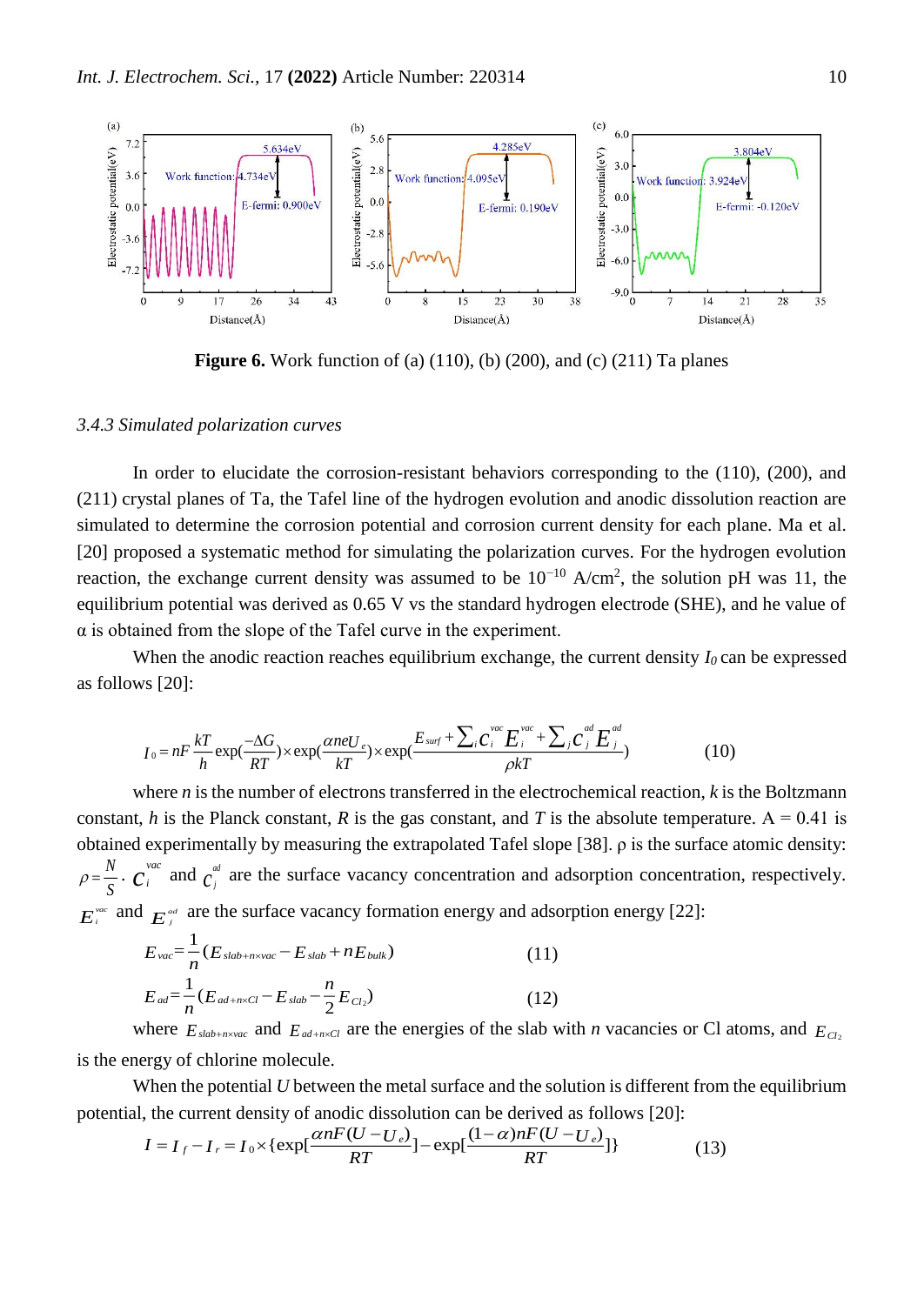where  $I_f$  and  $I_r$  are the forward current and the reverse current, respectively.

By using Eqs. (8) and (11), the polarization curves of the (110), (200) and (211) crystal planes with (a) ideal surfaces and (b) surfaces with defects (with vacancies and adsorbed Cl) are obtained, as shown in Fig. 7.



**Figure 7.** Simulated polarization curves of the anodic dissolution for the (110), (200), and (211) planes of Ta with (a) an ideal plane and (b) a plane with vacancies and adsorbed Cl

The obtained *Ecorr* and *Icorr* values are determined from the intersection between the anodic curve of Ta and the cathodic curve of hydrogen. As shown in Table 4, *Ecorr* of ideal and defective surfaces of crystal planes is in the following order:  $(110) > (200) > (211)$ ; *I<sub>corr</sub>* decreases in the order of  $(211) >$  $(200)$  > (110). The (110) plane with the highest  $E_{corr}$  and lowest  $I_{corr}$  dissolves slower than the other planes, confirming that it is the most stable plane, which agrees with the experimental observation. This demonstrates that the corrosion resistance is significantly different depending on the crystal orientation of pure Ta. Compared with the ideal surface, an anodic shift of the corrosion potential was observed for the defective surface: The corrosion potential deviations were −0.761, −1.002, and −1.223 V for the (110), (200), and (211) planes, respectively. The *Icorr* values reveal that the current density of the ideal surface is 2-3 orders of magnitude lower than that of the defective surface, indicating that vacancies and adsorbed chloride ions lead to higher dissolution rates. As a result, according to previous research into the corrosion behavior of CVD Ta in 3.5% NaCl, the (110) plane is the main surface of the anti-corrosion Ta.

**Table 4.** Corrosion potential *Ecorr* and corrosion current density *Icorr* of the (110), (200) and (211) planes of Ta with ideal surfaces and with defective surfaces (vacancies and adsorbed Cl).

| surface | Ideal surface |                                       | Defect surface |                                    |  |
|---------|---------------|---------------------------------------|----------------|------------------------------------|--|
|         | $E_{corr}$ /V | $I_{corr}$ / $\mu$ A·cm <sup>-2</sup> | $E_{corr}$ /V  | $I_{corr}/\mu A$ ·cm <sup>-2</sup> |  |
| (110)   | $-1.449$      | $3.881\times10^{-3}$                  | $-2.210$       | 0.124                              |  |
| (200)   | $-2.055$      | $6.561\times10^{-2}$                  | $-3.057$       | 6.546                              |  |
| 211     | $-2.705$      | .297                                  | $-3.928$       | $3.724 \times 10^{2}$              |  |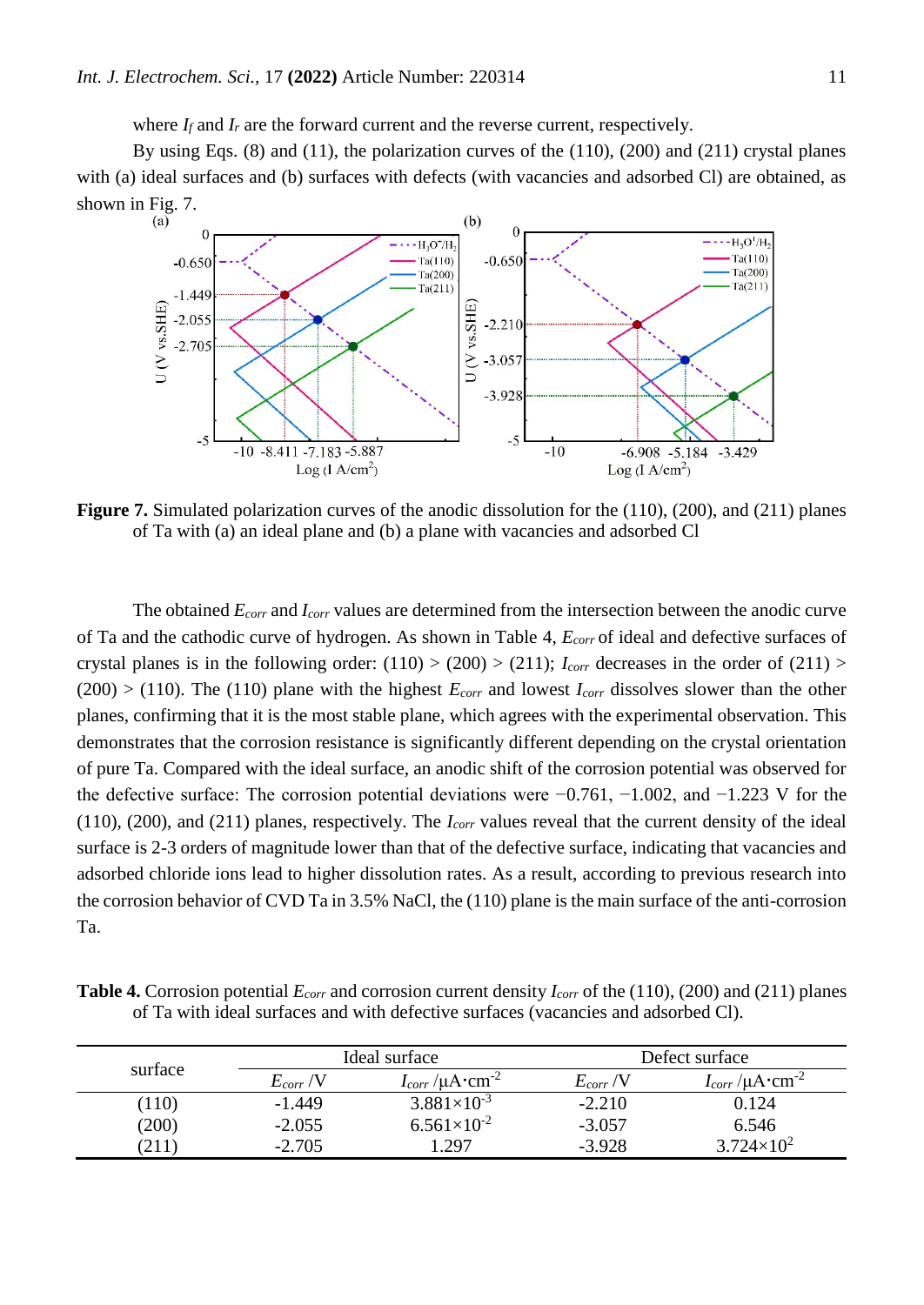# **4. CONCLUSION**

This study has investigated the localized corrosion of Ta by first-principles calculations to simulate the polarization curves of crystal planes. With an increase in the  $Cl<sub>2</sub>$  flow rate, the surface morphology of CVD Ta exhibits a pyramidal shape and the grains of all crystallites reveal layered growth. XRD patterns show CVD Ta growth with the (110) plane orientation as the favorable orientation at 50 ml/min and 100 ml/min Cl2, while the preferential orientation changes from the (110) to the (200) plane orientation at 150 ml/min Cl<sub>2</sub>. The electrochemical test results show that CVD Ta prepared at 50 ml/min Cl<sub>2</sub> flow rate has the lowest corrosion current density  $(I_{corr})$  of 0.009 mA/cm<sup>2</sup> and the selfcorrosion potential (*Ecorr*) of −0.380 V, indicating that the (110) plane orientation results in the highest corrosion resistance.

By relating the surface energy and work function to simulate the polarization curves, it is found that the (110) plane with an ideal surface or with vacancies and adsorbed Cl has the highest *Ecorr* of  $-1.449$  V and  $-2.210$  V, respectively, and the lowest *I<sub>corr</sub>* of 3.881 × 10<sup>-3</sup> μA/cm<sup>2</sup> and 0.124 μA/cm<sup>2</sup>, respectively. In particular, the surface energy decreases in the order  $(211) > (200) > (110)$ , and the work function increased in the order  $(110) > (200) > (211)$ . These results suggest that the high work function and low surface energy cause the weakest chemical activity, indicating that the corrosion resistance corresponding to the (110) plane is better than that corresponding to the (200) and (211) planes, which is in agreement with the experimental results.

Thus, by changing the chlorine flow rate, the surface crystal orientation can be controlled. This method is significant in that it establishes the mechanisms by which crystal planes affect the corrosion behavior and these predictions can be applied to the control of localized corrosion for Ta coatings to improve the corrosion resistance.

#### ACKNOWLEDGEMENTS

This work was supported by the National Nature Science Foundation of China (grant Nos. 52061019); Key projects of basic research plan of Yunnan Science and Technology Department (grant Nos. 202001AS070048, 202101AT070068).

#### CONFLICT OF INTEREST

We declare that we have no financial and personal relationships with other people or organizations that can inappropriately influence our work, there is no professional or other personal interest of any nature or kind in any product, service and/or company that could be construed as influencing the position presented in, or the review of, the manuscript entitled, "The influence of crystal planes on corrosion behavior of tantalum experiment and first-principles study".

## **References**

- 1. M. Atik, S. H. Messaddeq, F. P. Luna, M. A. Aegerter. *J. Mater. Sci. Lett.*, 15 (1996) 2051.
- 2. A. Fattah-Alhosseini, F. R. Attarzadeh, S. Vafaeian, M. Haghshenas, M. K. Keshavarz. *Int. J. Refract. Met. H.*, 64 (2017) 168.
- 3. R. W. Buckman. *JOM-US,* 52 (2000) 40.